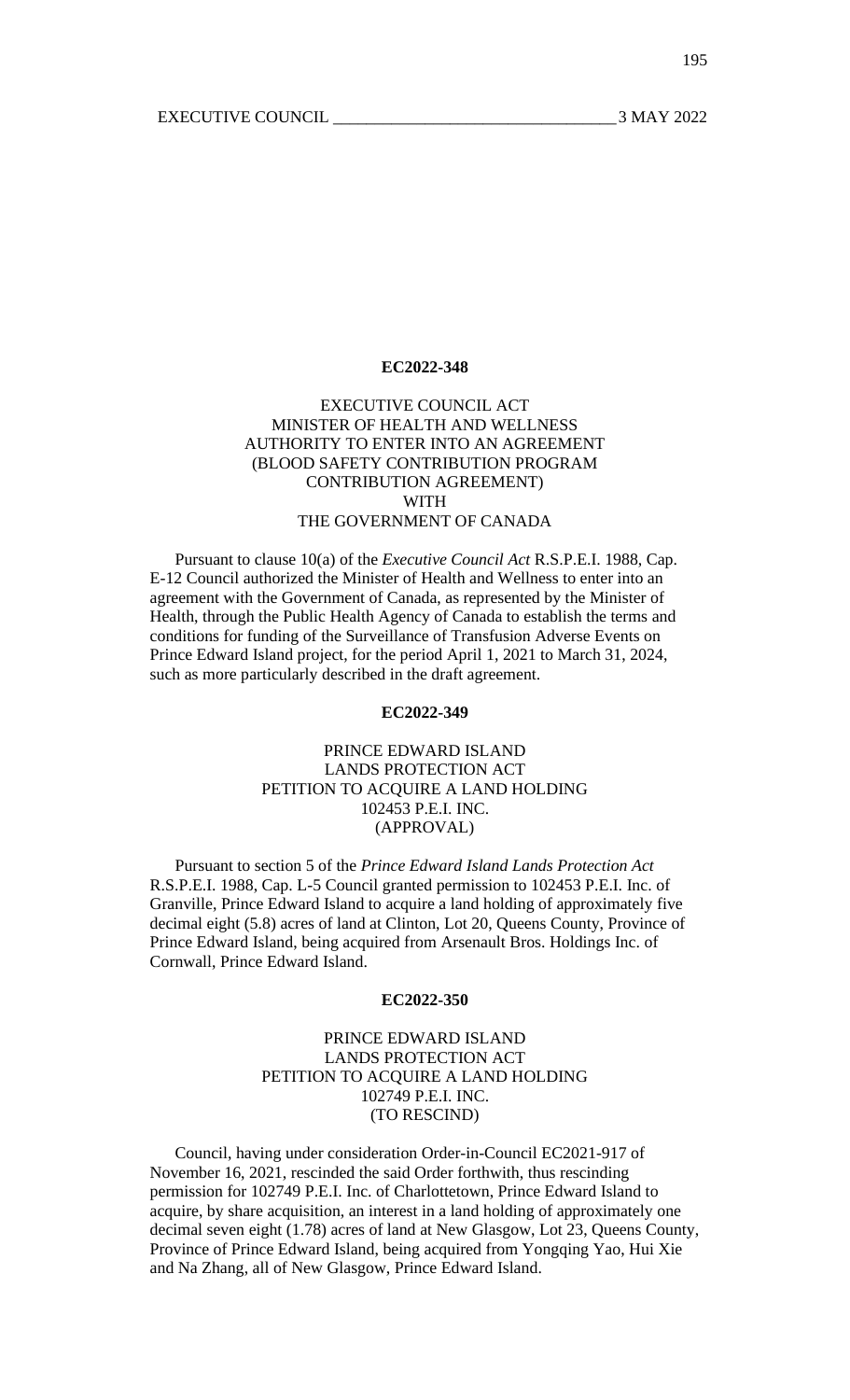# PRINCE EDWARD ISLAND LANDS PROTECTION ACT PETITION TO ACQUIRE A LAND HOLDING 102749 P.E.I. INC. (TO RESCIND)

Council, having under consideration Order-in-Council EC2021-918 of November 16, 2021, rescinded the said Order forthwith, thus rescinding permission for 102749 P.E.I. Inc. of Charlottetown, Prince Edward Island to acquire, by share acquisition, an interest in a land holding of approximately fourteen decimal eight five (14.85) acres of land at New Glasgow, Lot 23, Queens County, Province of Prince Edward Island, being acquired from Yongqing Yao, Hui Xie and Na Zhang, all of New Glasgow, Prince Edward Island.

## **EC2022-352**

# PRINCE EDWARD ISLAND LANDS PROTECTION ACT PETITION TO ACQUIRE A LAND HOLDING 102852 P.E.I. INC. (APPROVAL)

Pursuant to section 5 of the *Prince Edward Island Lands Protection Act* R.S.P.E.I. 1988, Cap. L-5 Council granted permission to 102852 P.E.I. Inc. of Charlottetown, Prince Edward Island to acquire a land holding of approximately forty-four decimal six one (44.61) acres of land at Charlottetown, Queens County, Province of Prince Edward Island, being acquired from Linda Roper Chowen of Mount Stewart, Prince Edward Island.

## **EC2022-353**

## PRINCE EDWARD ISLAND LANDS PROTECTION ACT PETITION TO ACQUIRE A LAND HOLDING 13605639 CANADA INC. (APPROVAL)

Pursuant to section 5 of the *Prince Edward Island Lands Protection Act* R.S.P.E.I. 1988, Cap. L-5 Council granted permission to 13605639 Canada Inc. of Oakville, Ontario to acquire a land holding of approximately twenty-five decimal four three (25.43) acres of land at Summerside, Lot 17, Prince County, Province of Prince Edward Island, being acquired from SRF3 County Fair Mall Realty Inc. of Toronto, Ontario.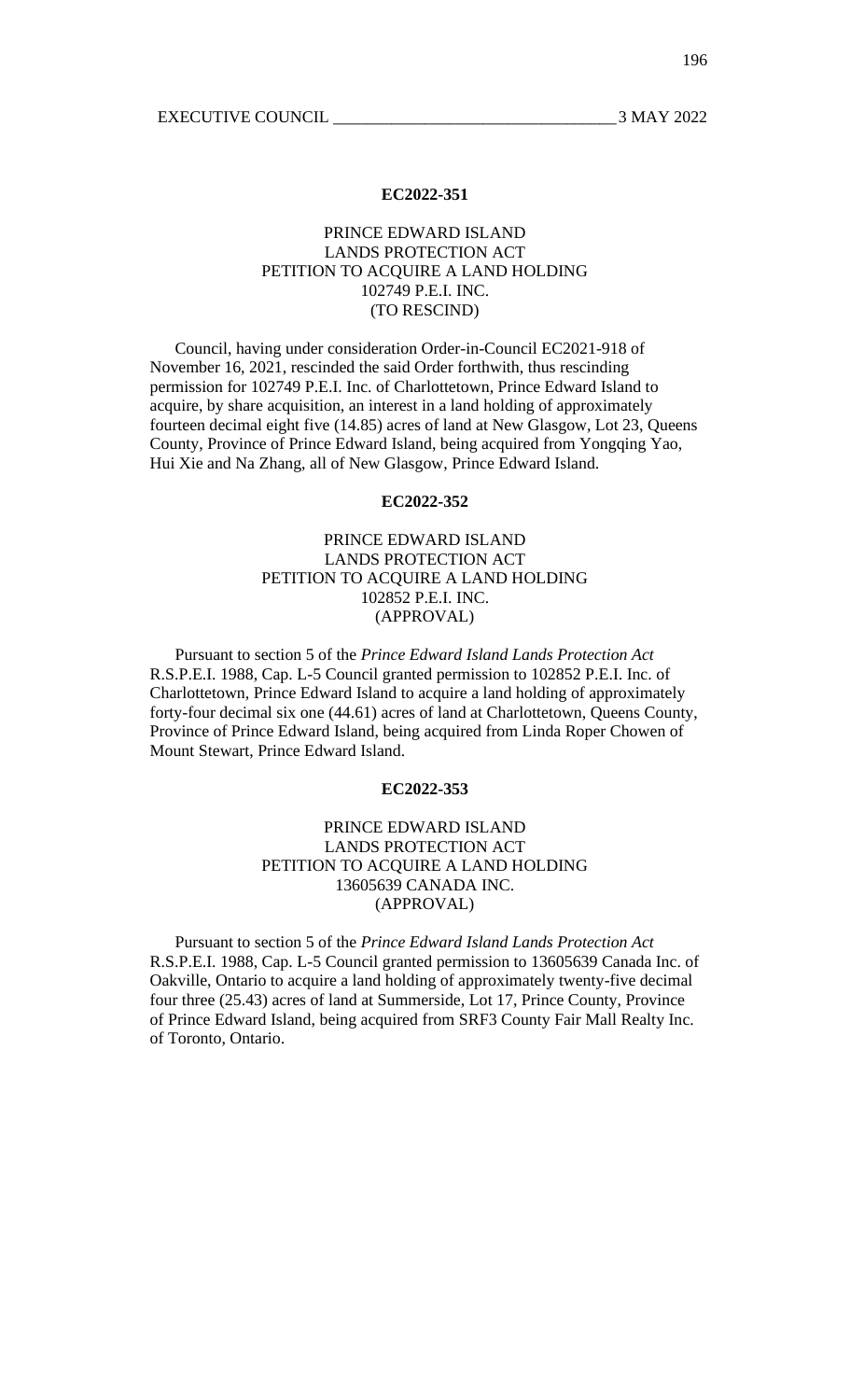# PRINCE EDWARD ISLAND LANDS PROTECTION ACT PETITION TO ACQUIRE A LAND HOLDING DR. WILLIAM J. BEST PROFESSIONAL CORPORATION (APPROVAL)

Pursuant to section 5 of the *Prince Edward Island Lands Protection Act* R.S.P.E.I. 1988, Cap. L-5 Council granted permission to Dr. William J. Best Professional Corporation of Bonshaw, Prince Edward Island to acquire a land holding of approximately one decimal three eight (1.38) acres of land at Charlottetown, Queens County, Province of Prince Edward Island, being acquired from Dr. William J. Best Professional Corporation of Bonshaw, Prince Edward Island.

#### **EC2022-355**

# PRINCE EDWARD ISLAND LANDS PROTECTION ACT PETITION TO ACQUIRE A LAND HOLDING GFL ENVIRONMENTAL INC. (APPROVAL)

Pursuant to section 5 of the *Prince Edward Island Lands Protection Act* R.S.P.E.I. 1988, Cap. L-5 Council granted permission to GFL Environmental Inc. of Vaughan, Ontario to acquire an interest, by way of lease, in a land holding of approximately twenty-one decimal one three (21.13) acres of land at Charlottetown, Queens County; Summerside, Lot 17, Prince County; and Roseneath; Lot 52, Kings County, being acquired from 102839 P.E.I. Inc. of Cornwall, Prince Edward Island and approximately one hundred decimal six one (100.61) acres of land at Hope River, Lot 22, Queens County, Province of Prince Edward Island, being acquired from 101979 P.E.I. Inc. of Cornwall, Prince Edward Island.

## **EC2022-356**

# PRINCE EDWARD ISLAND LANDS PROTECTION ACT PETITION TO ACQUIRE A LAND HOLDING GFL ENVIRONMENTAL INC. (APPROVAL)

Pursuant to section 5 and section 9 of the *Prince Edward Island Lands Protection Act* R.S.P.E.I. 1988, Cap. L-5 Council granted permission to GFL Environmental Inc. of Vaughan, Ontario to acquire an interest, by way of share purchase, in a land holding of approximately ninety-one decimal three five (91.35) acres of land at Hope River, Lot 22, Queens County, Province of Prince Edward Island, being acquired from 101979 P.E.I. Inc. of Cornwall, Prince Edward Island SUBJECT TO the condition that the said real property not be subdivided. The condition preventing subdivision shall be binding on the said GFL Environmental Inc. and on all successors in title.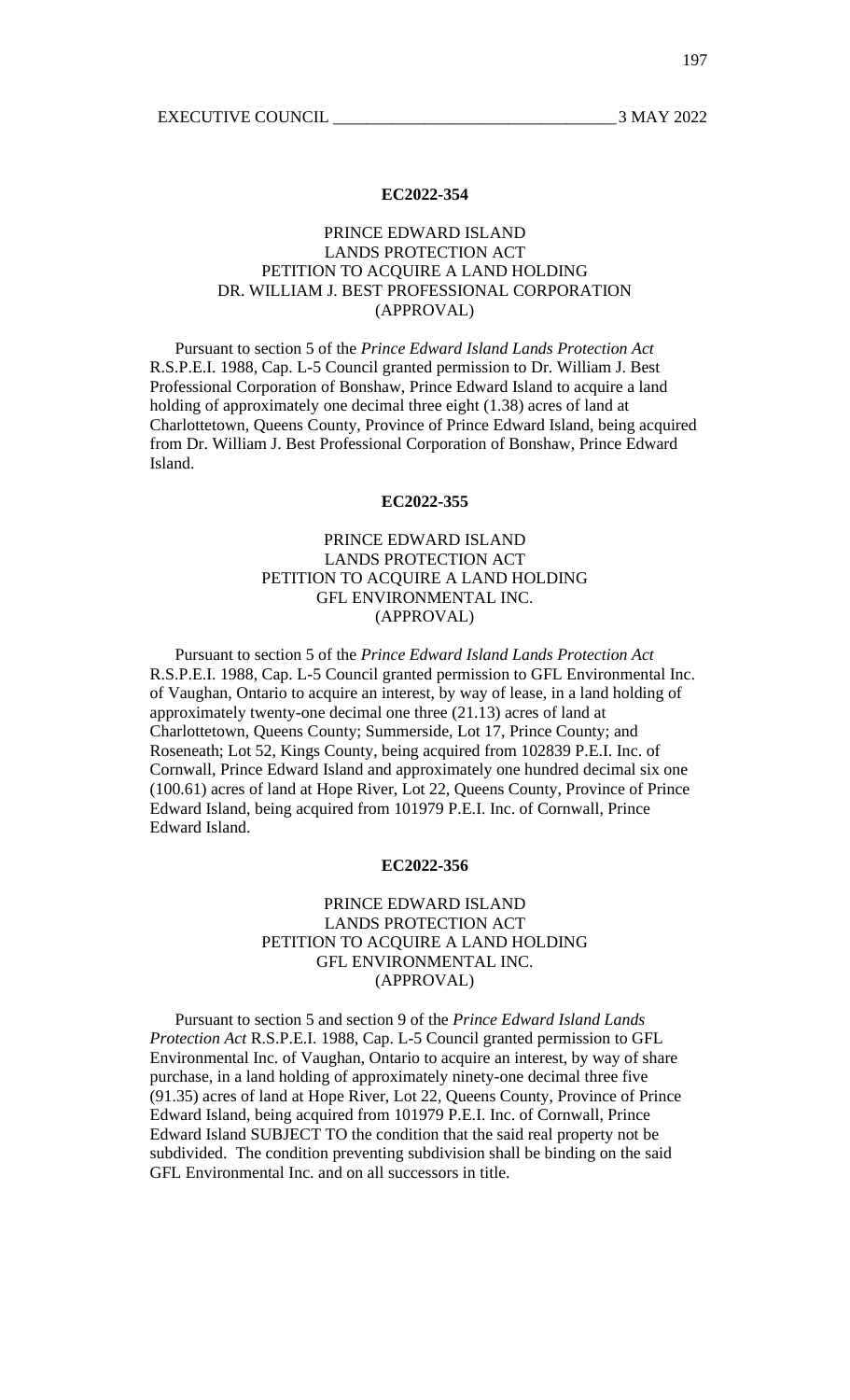# PRINCE EDWARD ISLAND LANDS PROTECTION ACT PETITION TO ACQUIRE A LAND HOLDING HALIBUT PEI INC. (APPROVAL)

Pursuant to section 5 of the *Prince Edward Island Lands Protection Act* R.S.P.E.I. 1988, Cap. L-5 Council granted permission to Halibut PEI Inc. of Charlottetown, Prince Edward Island to acquire a land holding of approximately two decimal zero three (2.03) acres of land at Victoria, Lot 29, Queens County, Province of Prince Edward Island, being acquired from Ocean Choice PEI Inc. of Summerside, Prince Edward Island.

## **EC2022-358**

# PRINCE EDWARD ISLAND LANDS PROTECTION ACT PETITION TO ACQUIRE A LAND HOLDING HATTON FARMS INC. (APPROVAL)

Pursuant to section 5 of the *Prince Edward Island Lands Protection Act* R.S.P.E.I. 1988, Cap. L-5 Council granted permission to Hatton Farms Inc. of Morell, Prince Edward Island to acquire a land holding of approximately one decimal zero eight (1.08) acres of land at Marie, Lot 40, Kings County, Province of Prince Edward Island, being acquired from Colette Hatton of Morell, Prince Edward Island.

## **EC2022-359**

# PRINCE EDWARD ISLAND LANDS PROTECTION ACT PETITION TO ACQUIRE A LAND HOLDING ISLAND NATURE TRUST (APPROVAL)

Pursuant to section 5 of the *Prince Edward Island Lands Protection Act* R.S.P.E.I. 1988, Cap. L-5 Council granted permission to Island Nature Trust of Charlottetown, Prince Edward Island to acquire a land holding of approximately zero decimal four (0.4) of an acre of land at Central Kildare, Lot 4, Prince County, Province of Prince Edward Island, being acquired from the Estate of Betty Maurice of Charlottetown, Prince Edward Island.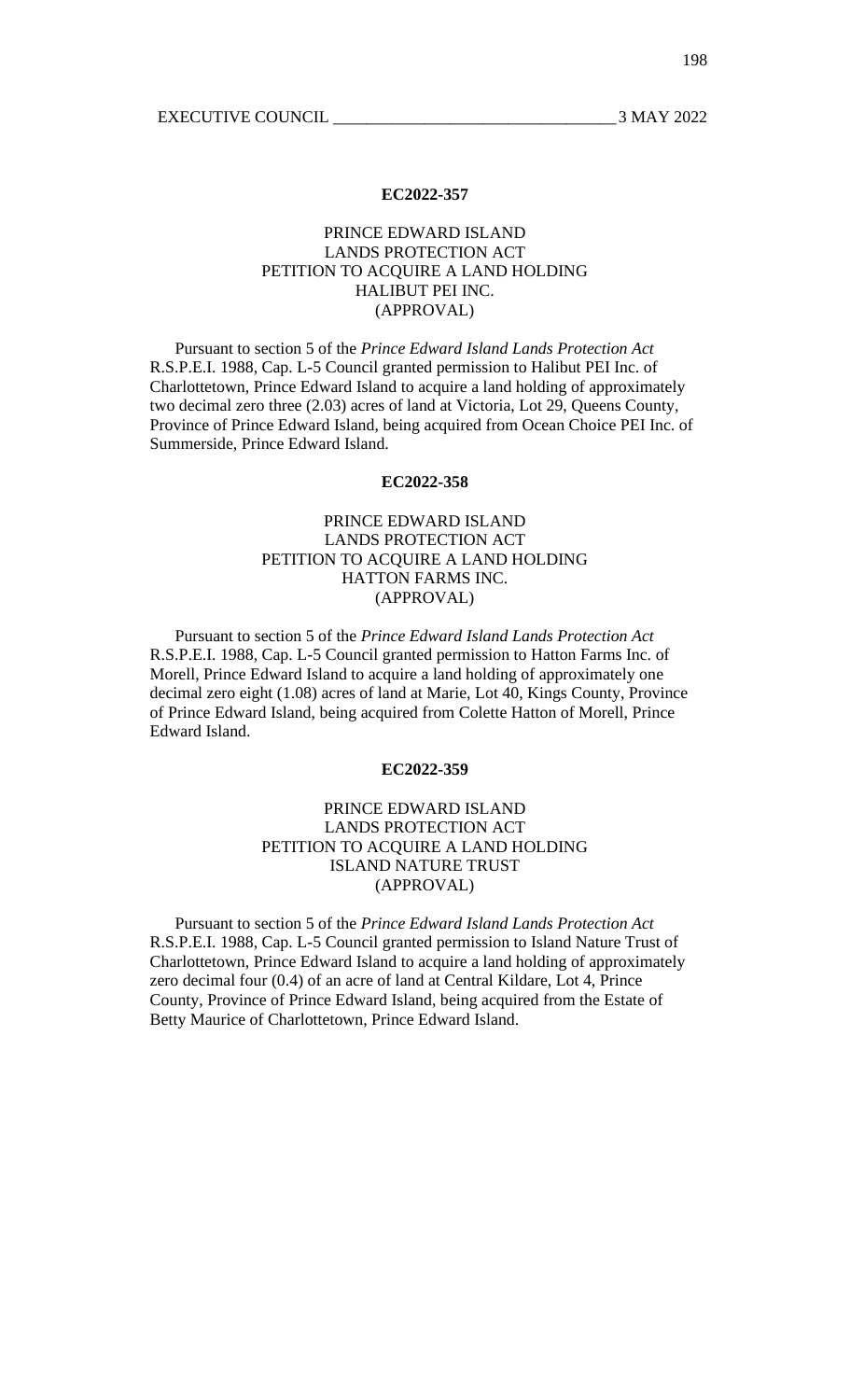## PRINCE EDWARD ISLAND LANDS PROTECTION ACT PETITION TO ACQUIRE A LAND HOLDING ISLAND NATURE TRUST (APPROVAL)

Pursuant to section 5 of the *Prince Edward Island Lands Protection Act* R.S.P.E.I. 1988, Cap. L-5 Council granted permission to Island Nature Trust of Charlottetown, Prince Edward Island to acquire a land holding of approximately two decimal four three (2.43) acres of land at Union, Lot 4, Prince County, Province of Prince Edward Island, being acquired from the Estate of Constance Wilkie of Summerside, Prince Edward Island.

## **EC2022-361**

# PRINCE EDWARD ISLAND LANDS PROTECTION ACT PETITION TO ACQUIRE A LAND HOLDING KMAC CONSTRUCTION LTD. (APPROVAL)

Pursuant to section 5 of the *Prince Edward Island Lands Protection Act* R.S.P.E.I. 1988, Cap. L-5 Council granted permission to KMac Construction Ltd. of Stanhope, Prince Edward Island to acquire a land holding of approximately three decimal nine seven (3.97) acres of land at New Perth, Lot 52, Kings County, Province of Prince Edward Island, being acquired from Bradmark Holdings Inc. of Cardigan, Prince Edward Island.

## **EC2022-362**

# PRINCE EDWARD ISLAND LANDS PROTECTION ACT PETITION TO ACQUIRE A LAND HOLDING KMAC RENTALS LTD. (APPROVAL)

Pursuant to section 5 of the *Prince Edward Island Lands Protection Act* R.S.P.E.I. 1988, Cap. L-5 Council granted permission to KMac Rentals Ltd. of Stanhope, Prince Edward Island to acquire a land holding of approximately sixtynine decimal two six (69.26) acres of land at Cavendish, Lot 24, Queens County, Province of Prince Edward Island, being acquired from Nancy Ellen Sherry of Bedeque, Prince Edward Island.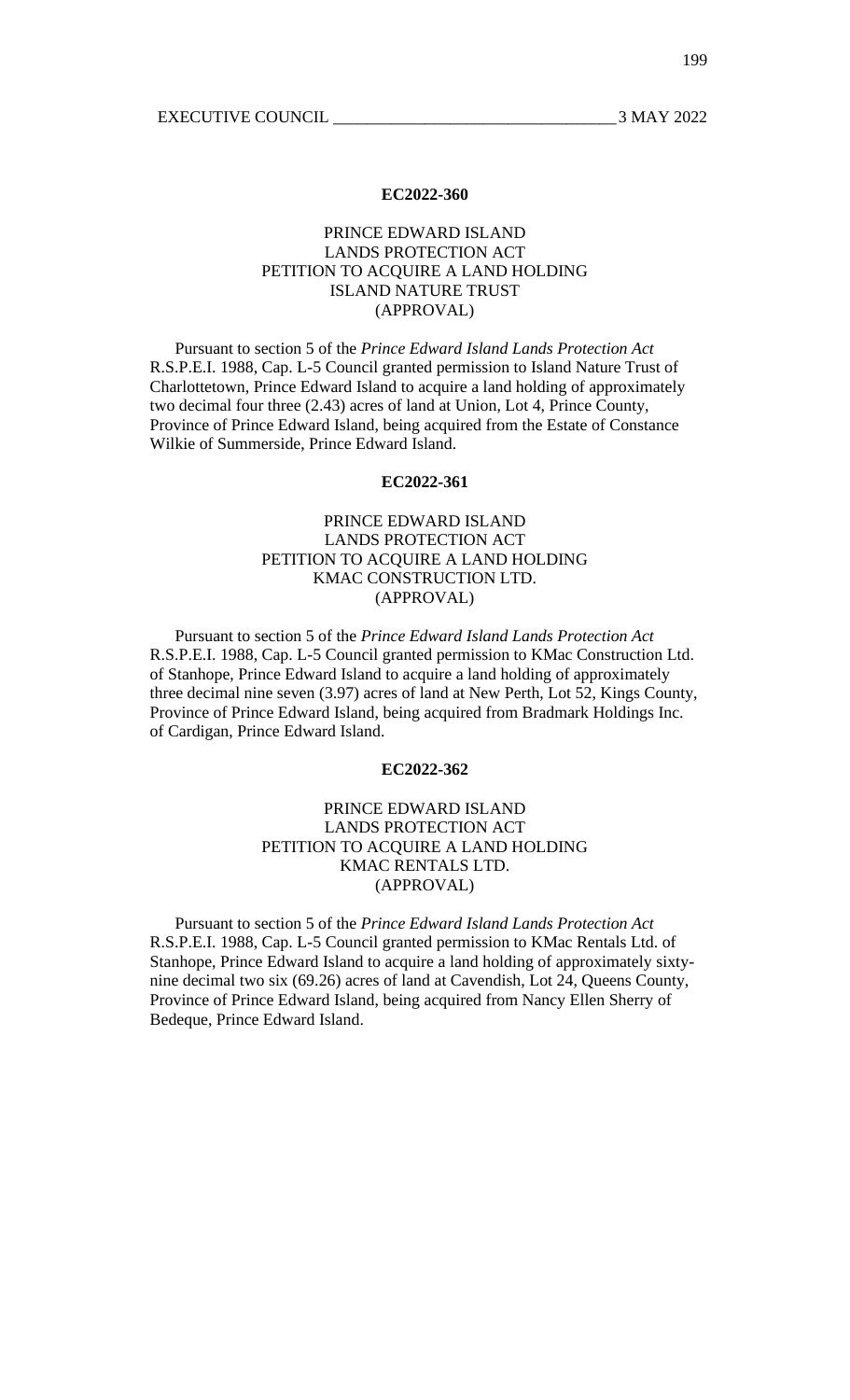# PRINCE EDWARD ISLAND LANDS PROTECTION ACT PETITION TO ACQUIRE A LAND HOLDING MARVYN'S GARDEN INC. (APPROVAL)

Pursuant to section 5 of the *Prince Edward Island Lands Protection Act* R.S.P.E.I. 1988, Cap. L-5 Council granted permission to Marvyn's Garden Inc. of Souris, Prince Edward Island to acquire a land holding of approximately fifty-four decimal nine (54.9) acres of land at South Lake, Lot 47, Kings County, Province of Prince Edward Island, being acquired from the Estate of Mark Bruce of Kelvin Grove, Prince Edward Island.

## **EC2022-364**

# PRINCE EDWARD ISLAND LANDS PROTECTION ACT PETITION TO ACQUIRE A LAND HOLDING NORTHCOM INC. (APPROVAL)

Pursuant to section 5 of the *Prince Edward Island Lands Protection Act* R.S.P.E.I. 1988, Cap. L-5 Council granted permission to Northcom Inc. of Charlottetown, Prince Edward Island to acquire an interest, by way of share purchase, in a land holding of approximately one decimal six seven (1.67) acres of land at Charlottetown, Queens County, Province of Prince Edward Island, being acquired from Wade Bryanton and Kathleen Bryanton, both of Miscouche, Prince Edward Island.

## **EC2022-365**

# PRINCE EDWARD ISLAND LANDS PROTECTION ACT PETITION TO ACQUIRE A LAND HOLDING NORTHCOM INC. (APPROVAL)

Pursuant to section 5 of the *Prince Edward Island Lands Protection Act* R.S.P.E.I. 1988, Cap. L-5 Council granted permission to Northcom Inc. of Charlottetown, Prince Edward Island to acquire an interest, by way of share purchase, in a land holding of approximately ten (10) acres of land at Charlottetown, Queens County, Province of Prince Edward Island, being acquired from Pan American Properties Inc. of Charlottetown, Prince Edward Island.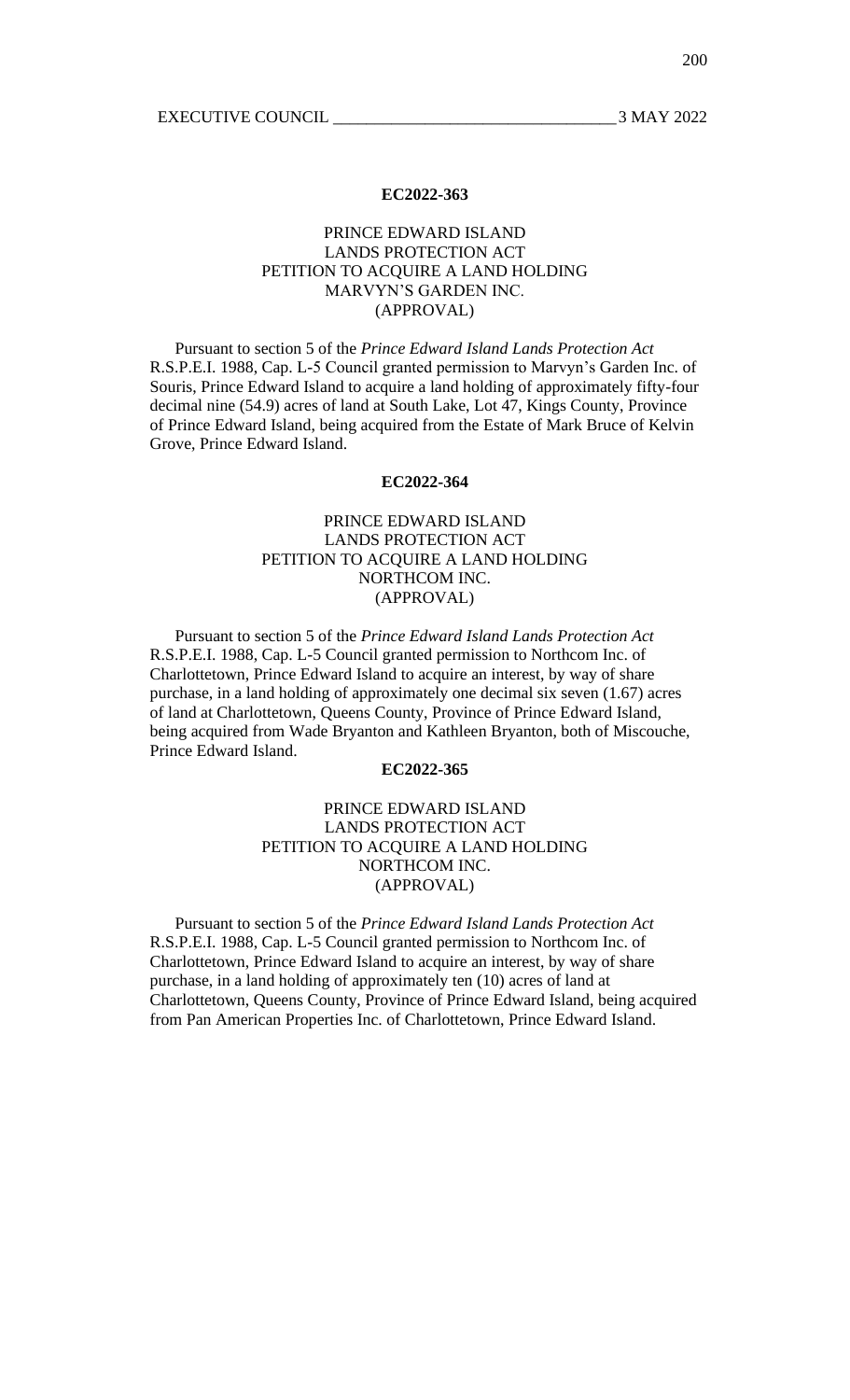## PRINCE EDWARD ISLAND LANDS PROTECTION ACT PETITION TO ACQUIRE A LAND HOLDING OVER THE MOOO-N DAIRY FARM (DENIAL)

Council, having under consideration an application (#C8726) for acquisition of a land holding under authority of section 5 of the *Prince Edward Island Lands Protection Act* R.S.P.E.I. 1988, Cap L-5, denied permission to Over the Mooo-n Dairy Farm of Hunter River to acquire a land holding of approximately two hundred fifty-four decimal two (254.2) acres of land at Hazel Grove and Darlington, both in Lot 22, Queens County, currently owned by Bernhard Vos and France Routhier-Vos, both of Hunter River, Prince Edward Island.

## **EC2022-367**

# PRINCE EDWARD ISLAND LANDS PROTECTION ACT PETITION TO ACQUIRE A LAND HOLDING TOWN OF SOURIS (APPROVAL)

Pursuant to section 5 of the *Prince Edward Island Lands Protection Act* R.S.P.E.I. 1988, Cap. L-5 Council granted permission to Town of Souris of Souris, Prince Edward Island to acquire a land holding of approximately three decimal eight six (3.86) acres of land at Souris, Lot 45, Kings County, Province of Prince Edward Island, being acquired from Arnold Dixon and Wanda Dixon, both of Rollo Bay, Prince Edward Island.

## **EC2022-368**

# PRINCE EDWARD ISLAND LANDS PROTECTION ACT APPLICATION TO LEASE LAND BIRCH GROVE FARMS INC. (TO RESCIND)

Council, having under consideration Order-in-Council EC2015-737 of December 1, 2015, rescinded the said Order forthwith, thus rescinding permission for Birch Grove Farms Inc. of Freetown, Prince Edward Island to acquire, by lease, an interest in a land holding or land holdings of up to one hundred (100) acres of land as part of the said corporation's aggregate land holdings.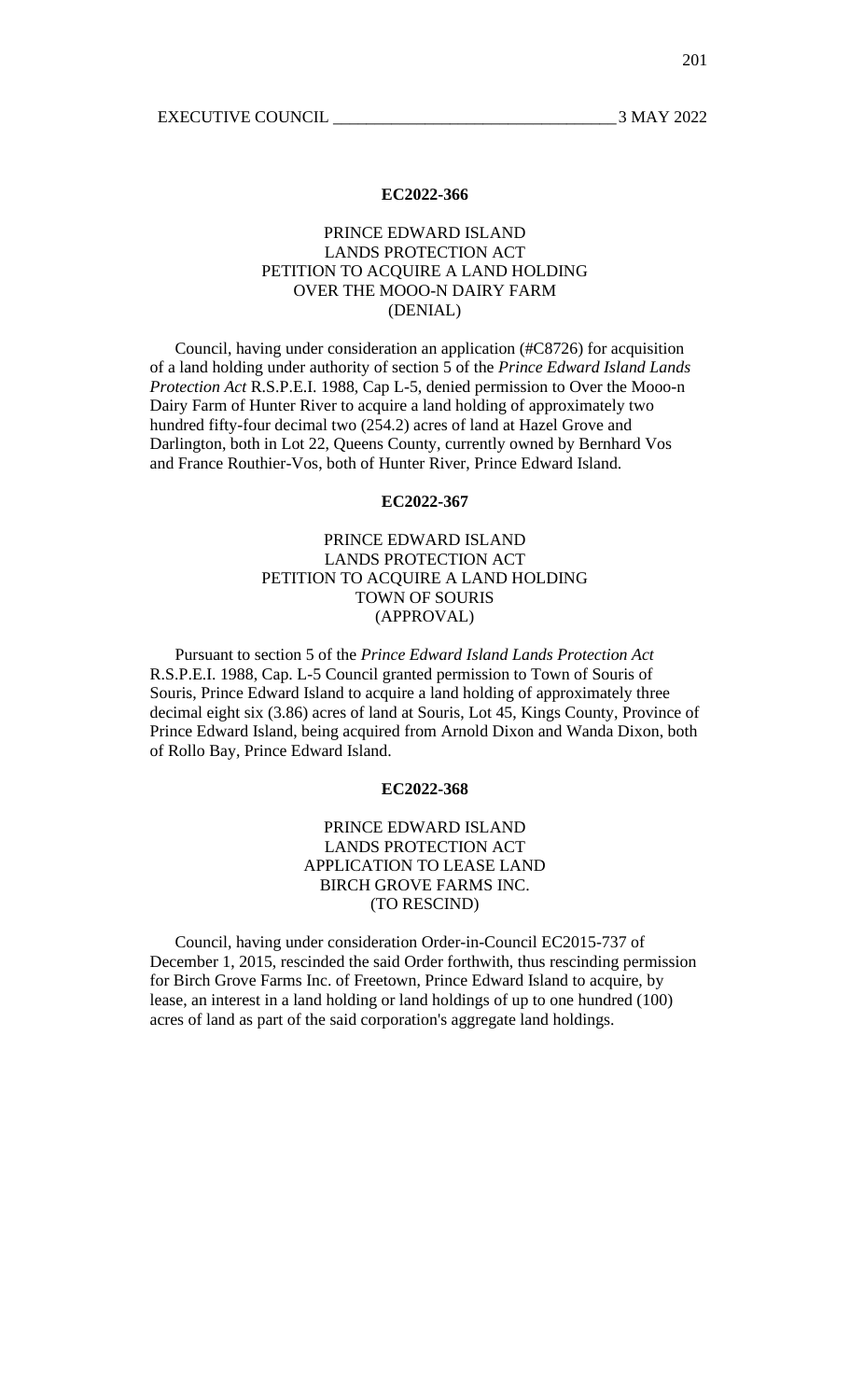## PRINCE EDWARD ISLAND LANDS PROTECTION ACT PETITION TO ACQUIRE A LAND HOLDING ALBERT COHEN (APPROVAL)

Pursuant to section 4 of the *Prince Edward Island Lands Protection Act* R.S.P.E.I. 1988, Cap. L-5 Council granted permission to Albert Cohen of Toronto, Ontario to acquire an interest in a land holding of approximately fortyfour decimal six one (44.61) acres of land at Charlottetown, Queens County, Province of Prince Edward Island, being acquired from Linda Roper Chowen of Mount Stewart, Prince Edward Island.

## **EC2022-370**

# PRINCE EDWARD ISLAND LANDS PROTECTION ACT PETITION TO ACQUIRE A LAND HOLDING DANIEL HAGMANN AND MATTHIEU HAGMANN (DENIAL)

Council, having under consideration an application (#N6311) for acquisition of a land holding under authority of section 4 of the *Prince Edward Island Lands Protection Act* R.S.P.E.I. 1988, Cap L-5, denied permission to Daniel Hagmann and Matthieu Hagmann, both of Hazel Grove, Prince Edward Island to acquire an interest in a land holding of approximately two hundred and fifty-four decimal two (254.2) acres of land at Hazel Grove and Darlington, both in Lot 22, Queens County, currently owned by Bernhard Vos and France Routhier-Vos, both of Hunter River, Prince Edward Island.

## **EC2022-371**

# PRINCE EDWARD ISLAND LANDS PROTECTION ACT PETITION TO ACQUIRE A LAND HOLDING YEMIN HE (APPROVAL)

Pursuant to section 4 of the *Prince Edward Island Lands Protection Act* R.S.P.E.I. 1988, Cap. L-5 Council granted permission to Yemin He of Oakville, Ontario to acquire an interest in a land holding of approximately twenty-five decimal four three (25.43) acres of land at Summerside, Lot 17, Prince County, Province of Prince Edward Island, being acquired from SRF3 County Fair Mall Realty Inc. of Toronto, Ontario.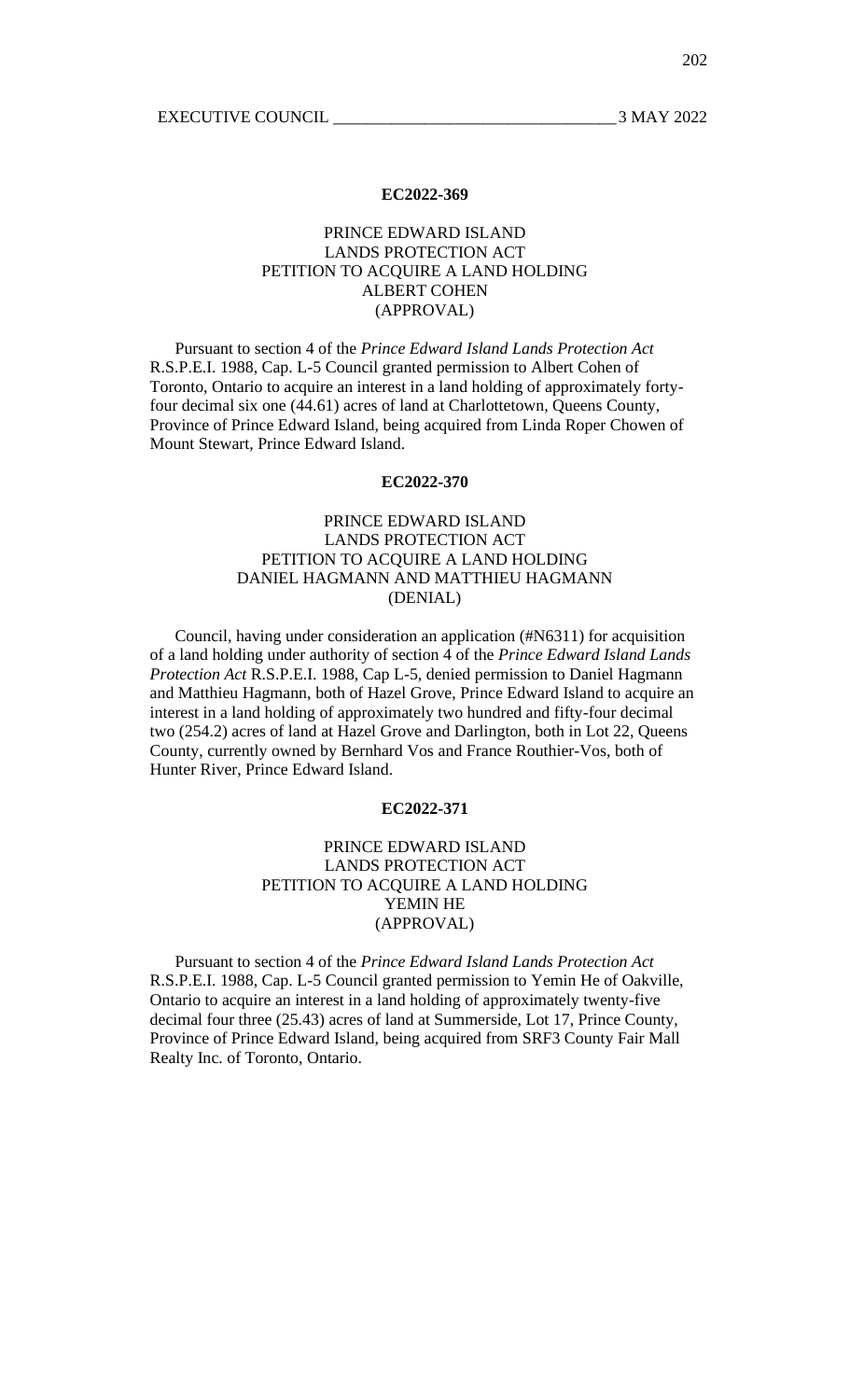# PRINCE EDWARD ISLAND LANDS PROTECTION ACT PETITION TO ACQUIRE A LAND HOLDING MIKE LEEMING (DENIAL)

Council, having under consideration an application (#N6310) for acquisition of a land holding under authority of section 4 of the *Prince Edward Island Lands Protection Act* R.S.P.E.I. 1988, Cap L-5, denied permission to Mike Leeming of Granby, Quebec to acquire a land holding of approximately fifty (50) acres of land at St. Mary's Road, Lot 61, Kings County, currently owned by Addican Inc. of Ebenezer, Prince Edward Island.

## **EC2022-373**

# PRINCE EDWARD ISLAND LANDS PROTECTION ACT PETITION TO ACQUIRE A LAND HOLDING JONATHAN ADAM PAP AND ANA PEJIC (APPROVAL)

Pursuant to section 4 and section 9 of the *Prince Edward Island Lands Protection Act* R.S.P.E.I. 1988, Cap. L-5 Council granted permission to Jonathan Adam Pap and Ana Pejic, both of Keswick, Ontario to acquire a land holding of approximately six decimal six four (6.64) acres of land at Little Sands, Lot 64, Kings County, Province of Prince Edward Island, being acquired from David Blue of Little Sands, Prince Edward Island PROVIDED THAT the said real property is identified for non-development use pursuant to the Land Identification Regulations (EC606/95) made under the said Act.

## **EC2022-374**

# PROVINCIAL COURT ACT OUT-OF-PROVINCE JUDGES APPOINTMENTS

Pursuant to section 19(1)(b) of the *Provincial Court Act* R.S.P.E.I. 1988, Cap. P-25 Council appointed the following persons, judges of the Provincial Court of New Brunswick, to preside over proceedings in the Provincial Court of Prince Edward Island when the resident judges of the Provincial Court of Prince Edward Island are unable to preside because of a conflict, effective May 3, 2022:

> Judge Nicole Angers Judge Suzanne Bernard Judge Marco Cloutier Judge Joanne Durette Judge Natalie H. LeBlanc Judge Johanne Marguerite Landry Judge Brigitte Sivret Judge Brigitte Volpé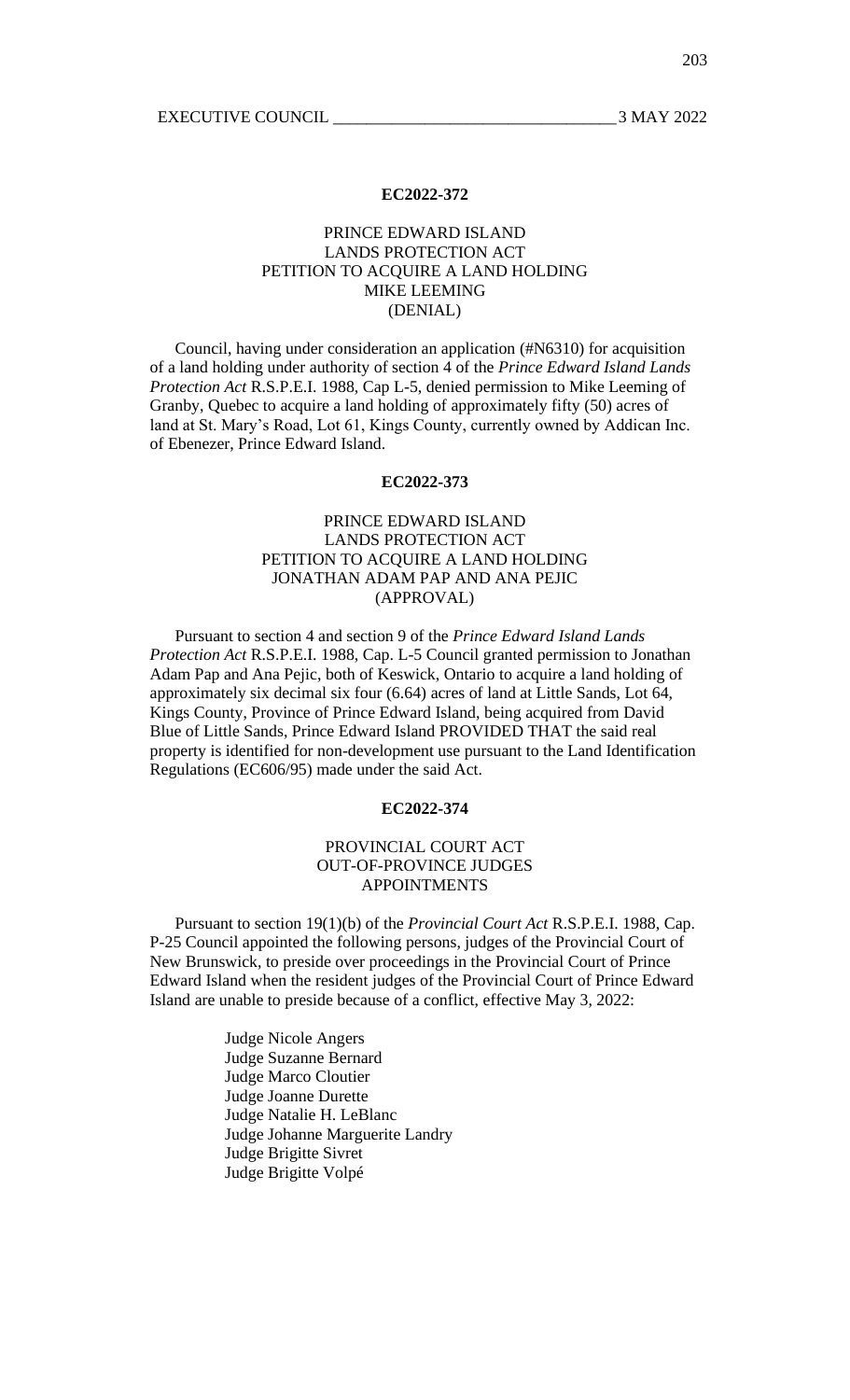## PUBLIC DEPARTMENTS ACT MINISTER OF JUSTICE AND PUBLIC SAFETY DESIGNATION

Pursuant to section 3 of the *Public Departments Act* R.S.P.E.I. 1988, Cap. P-29 Council designated the Minister of Justice and Public Safety and Attorney General to be responsible for the administration of the *Non-disclosure Agreements Act* S.P.E.I. 2021, c. 51, effective May 17, 2022.

## **EC2022-376**

## **ROADS ACT**

# **HIGHWAY ACCESS REGULATIONS AMENDMENT**

Pursuant to subsection 29(1) of the *Roads Act* R.S.P.E.I. 1988, Cap. R-15, Council made the following regulations:

- **1. (1) Schedule C-1, LOCAL (CLASS 1) HIGHWAYS, to the** *Roads Act* **Highway Access Regulations (EC580/95) is amended by the revocation of subsection 1(1).**
- **(2) Schedule C-1, LOCAL (CLASS 1) HIGHWAYS, to the regulations is amended by the addition of the following after subsection 1(23):**
- (23.1) **Route 26:** Route 26 commencing at the intersection of Route 1 in the Town of Stratford, formerly the settlement of Cross Roads, to the intersection of Route 1 in the settlement of Mount Mellick.
- **2. (1) Schedule C-2, LOCAL (CLASS 2) HIGHWAYS, to the regulations is amended by the revocation of subsection 1(1).**
- **(2) Schedule C-2, LOCAL (CLASS 2) HIGHWAYS, to the regulations is amended by the revocation of subsection 1(149) and the substitution of the following:**
- (149) **Gay Road RI42079**: The Gay Road commencing at the intersection of Route 1 in the settlement of Hazelbrook to the intersection of Route 26 in the settlement of Pownal.
- **(3) Schedule C-2, LOCAL (CLASS 2) HIGHWAYS, to the regulations is amended by the revocation of subsection 1(187) and the substitution of the following:**
- (187) **Keppoch Road RI32100:** The Keppoch Road commencing at the intersection of Stratford Road in the Town of Stratford to the intersection of Route 26 in the Town of Stratford.
- **(4) Schedule C-2, LOCAL (CLASS 2) HIGHWAYS, to the regulations is amended by the revocation of subsection 1(189) and the substitution of the following:**
- (189) **Kinlock Road RI32145:** The Kinlock Road commencing at the intersection of Route 1 in the Town of Stratford to the intersection of Route 26 in the Town of Stratford.
- **(5) Schedule C-2, LOCAL (CLASS 2) HIGHWAYS, to the regulations is amended by the revocation of subsection 1(216) and the substitution of the following:**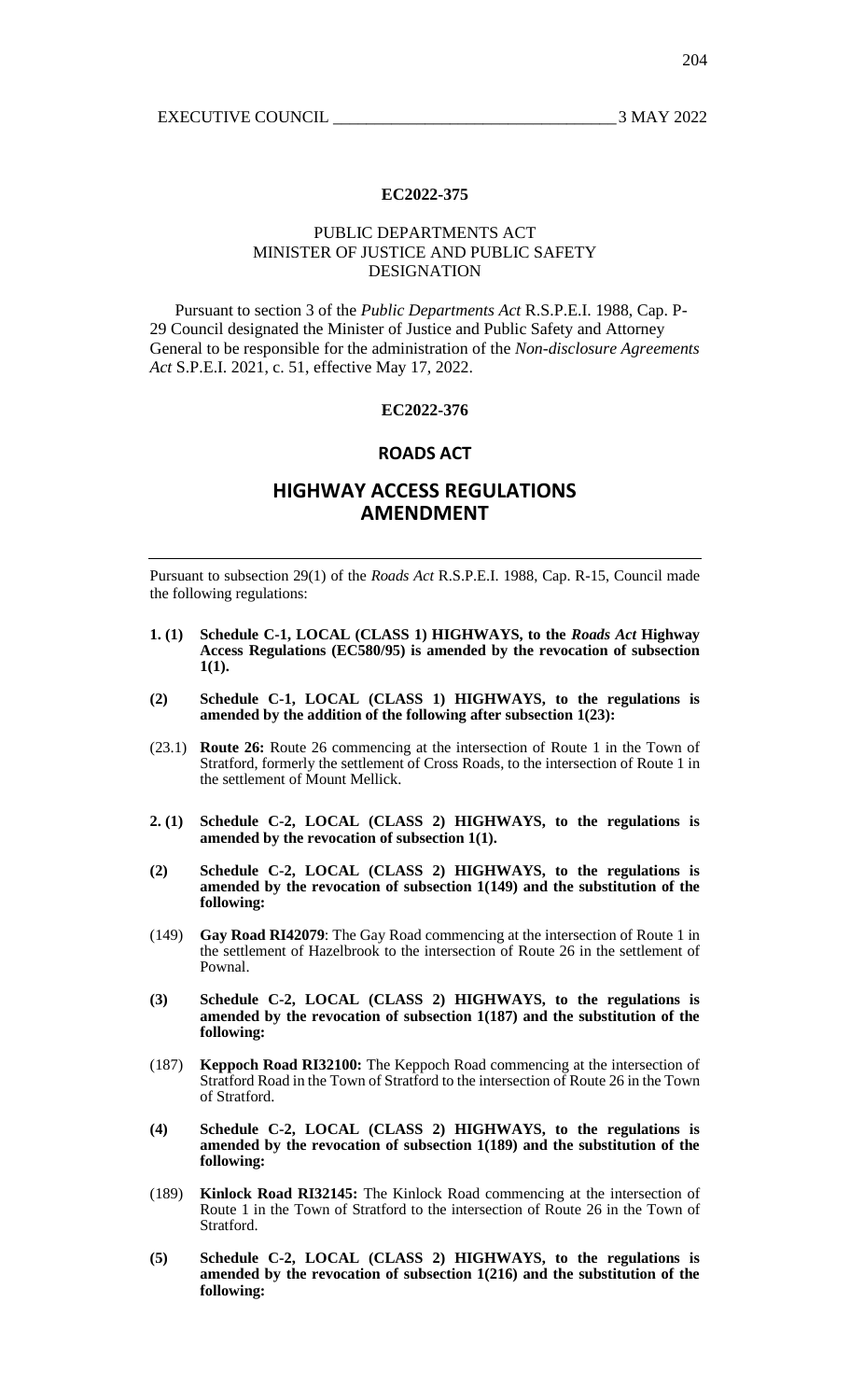205

- (216) **MacLennan Road RI32093:** The MacLennan Road commencing at the intersection of Route 1 in the settlement of Hazelbrook to the intersection of Route 26 in the settlement of Alexandra.
- **3. (1) Schedule D, SEASONAL HIGHWAYS, to the regulations is amended by the revocation of subsection 1(62) and the substitution of the following:**
- (62) **Alexander Wharf Road RI42123:** The Alexander Wharf Road in the settlement of Alexandra commencing at the intersection of Route 26 to the end of the road, a distance of 0.9 km.
- **(2) Schedule D, SEASONAL HIGHWAYS, to the regulations is amended by the revocation of subsection 1(189) and the substitution of the following:**
- (189) **Crown Point Road RI42001:** The Crown Point Road in the settlement of Alexandra commencing at the intersection of Route 26 for a distance of 1.6 km.
- **(3) Schedule D, SEASONAL HIGHWAYS, to the regulations is amended by the revocation of subsection 1(560) and the substitution of the following:**
- (560) **Waterside Road RI42002:** The unpaved portion of the Waterside Road commencing at the intersection of Route 1 in the settlement of Mount Mellick to the intersection of Route 26 in the settlement of Mount Mellick.

## **4. These regulations come into force on May 14, 2022.**

## **EXPLANATORY NOTES**

**SECTION 1** amends Schedule C-1, Local (Class 1) Highways, to the *Roads Act* Highway Access Regulations (EC580/95) by removing Route 1A between the intersection of the Keppoch Road and Old Georgetown Road and Mount Mellick from the Schedule. This highway has been renumbered as Route 26. Section 1 adds Route 26 to the Schedule (former Route 1A) between Route 1 in Cross Roads (new roundabout) and Route 1 in Mount Mellick.

**SECTION 2** amends Schedule C-2, Local (Class 2) Highways, to the regulations by removing the short section (less than 100m) of Route 1A Old Georgetown Road between Route 1 and the Georgetown Road from the Schedule as this section of highway no longer exists. The Georgetown Road (formerly 1A now Route 26) now connects to the new roundabout. Section 2 amends the Schedule to reflect all roads that formerly connected to Route 1A from Cross Roads to Mount Mellick now connect to Route 26.

**SECTION 3** amends Schedule D, Seasonal Highways, to the regulations to reflect all roads that formerly connected to Route 1A from Cross Roads to Mount Mellick now connect to Route 26.

**SECTION 4** provides for the commencement of the regulations.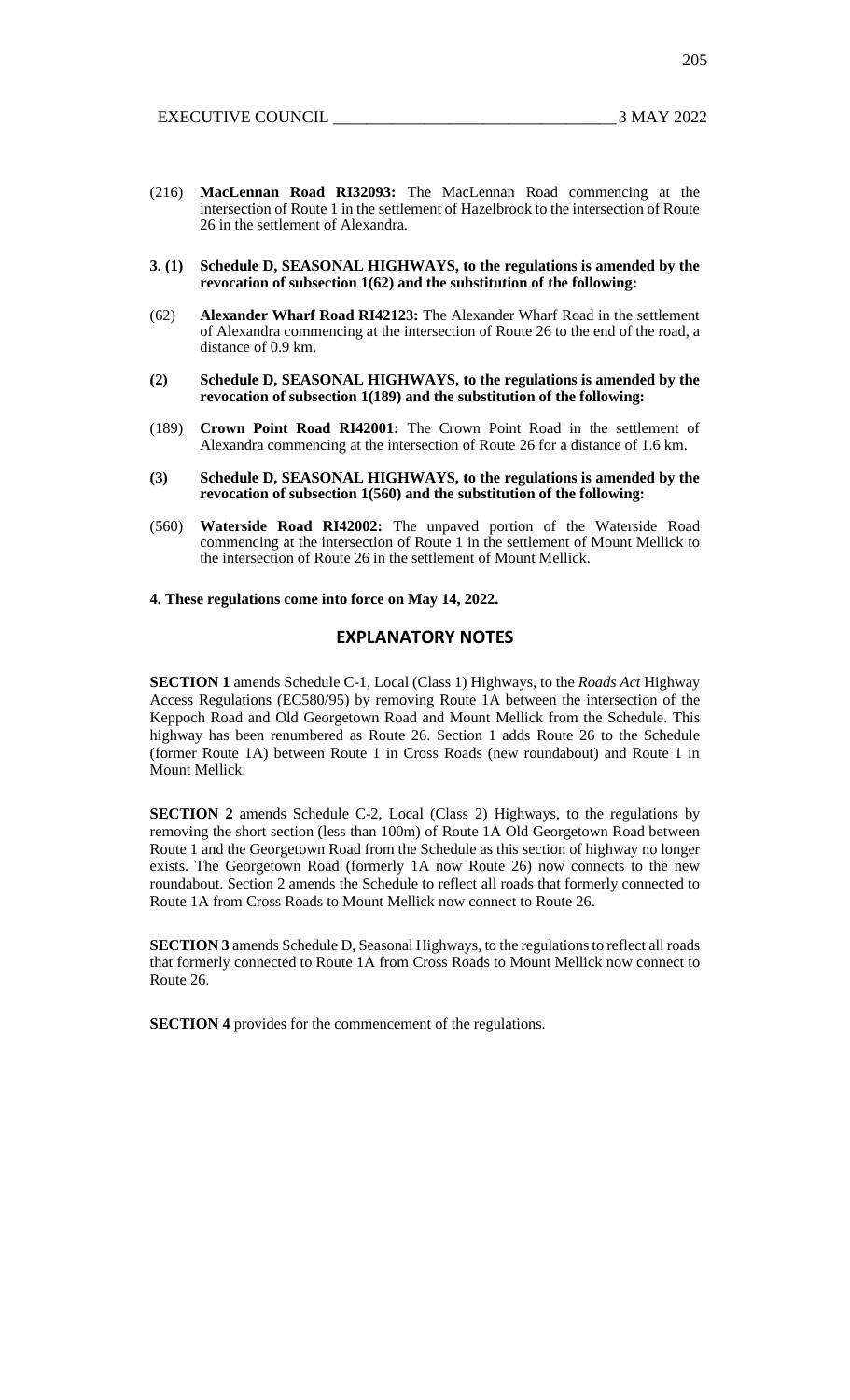# **ROADS ACT**

# **HIGHWAY ACCESS REGULATIONS AMENDMENT**

Pursuant to subsection 29(1) of the *Roads Act* R.S.P.E.I. 1988, Cap. R-15, Council made the following regulations:

- **1. Schedule A-3, INFILLING AREAS, to the** *Roads Act* **Highway Access Regulations (EC580/95) is amended by the revocation of subclause 1(1)(c)(i).**
- **2. Schedule B-1, COLLECTOR HIGHWAYS, to the regulations is amended by the addition of the following after subsection 1(18).**
- (18.1) **Route 27:** Route 27 commencing at the intersection of Route 1 in the settlement of Clyde River, to the intersection of Route 1 in the Community of North River.

#### **3. Schedule B-2, INFILLING AREAS, to the regulations is amended by the addition of the following after subsection 1(4):**

- (5) On Route 27
	- (a) in the Town of Cornwall, that segment of highway which lies between the western boundary of property number 247874 and the intersection of Route 1 in the Community of North River.
- **4. (1) Schedule C-1, LOCAL (CLASS 1) HIGHWAYS, to the regulations is amended by the revocation of subsection 1(139) and the substitution of the following:**
- (139) **Route 248**: Route 248 commencing at the intersection of Route 1 in the Community of North River to the intersection of Route 27 in the Community of Cornwall.
- **(2) Schedule C-1, LOCAL (CLASS 1) HIGHWAYS, to the regulations is amended by the revocation of subsection 1(146).**
- **(3) Schedule C-1, LOCAL (CLASS 1) HIGHWAYS, to the regulations is amended by the revocation of subsection 1(227) and the substitution of the following:**
- (227) **Cornwall Road RI22130**: The Cornwall Road commencing at the intersection of Route 27 in the Community of Cornwall to the intersection of Route 235 in the settlement of North River.
- **5. (1) Schedule C-2, LOCAL (CLASS 2) HIGHWAYS, to the regulations is amended by the revocation of subsection 1(31.1) and the substitution of the following:**
- **(31.1) Route 247:** Route 247 commencing at the intersection of Route 27 in the settlement of Clyde River to the intersection of Route 9 in the settlement of Dunedin.
- **(2) Schedule C-2, LOCAL (CLASS 2) HIGHWAYS, to the regulations is amended by the revocation of subsection 1(38) and the substitution of the following:**
- (38) **Route 265**: Route 265 commencing at the intersection of Route 27 in the settlement of Clyde River to the intersection of Route 19 in the settlement of Meadowbank.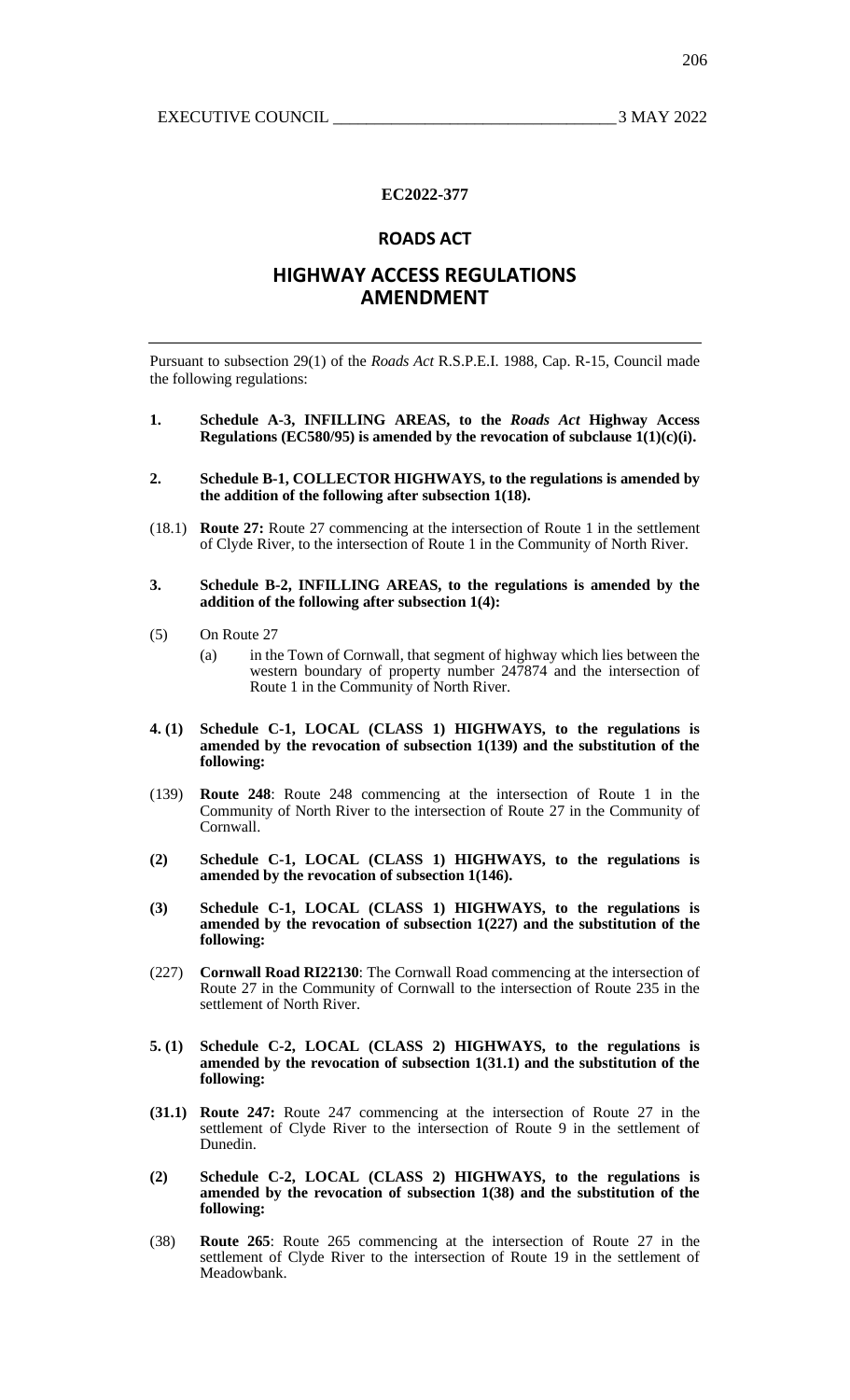- **(3) Schedule C-2, LOCAL (CLASS 2) HIGHWAYS, to the regulations is amended by the addition of the following after subsection 1(38):**
- (38.1) **Route 265 Lynwood Road**: The paved portions of Route 265 commencing at the intersection of Route 27 in the settlement of Clyde River to the intersection of Route 235 in the settlement of Kingston.
- **6. Schedule C-3, LOCAL (CLASS 3) HIGHWAYS, to the regulations is amended by the revocation of subsections 1(80) and 1(81).**
- **7. Schedule D, SEASONAL HIGHWAYS, to the regulations is amended by the revocation of subsection 1(37) and the substitution of the following:**
- (37) **Route 265 Lynwood Road:** The unpaved portions of Route 265 Lynwood Road commencing at the intersection of Route 27 in the settlement of Clyde River to the intersection of Route 235 in the settlement of Kingston.

**8. These regulations come into force on May 14, 2022.**

## **EXPLANATORY NOTES**

**SECTION 1** amends Schedule A-3, Infilling Areas, to the *Roads Act* Highway Access Regulations (EC580/95) by removing a section of Route 1 in Cornwall (former Trans Canada Highway), now Route 27 (Main Street), from the Arterial Highway Infilling Areas classification. Route 27 will now be classified as a Collector Highway or Collector Infilling Area.

**SECTION 2** amends Schedule B-1, Collector Highways, to the regulations by adding Route 27 (Main Street and Dog River Road – former portions of the Trans Canada Highway through Cornwall and Clyde River) as a Collector Highway.

**SECTION 3** amends Schedule B-2, Infilling Areas, to the regulations by adding Route 27 to the Schedule from the western boundary of property number 247874 (western boundary of the Town of Cornwall on the north side of Route 27) and the intersection of Route 1 (roundabout) in the Community of North River as a Collector Infilling Area.

**SECTION 4** amends Schedule C-1, Local (Class 1) Highways, to the regulations to reflect all roads that formerly connected to Route 1 from North River to Clyde River now connect to Route 27. The section deletes Route 265 from the Schedule since it is included in Schedule C-2, Local (Class 2) Highways.

**SECTION 5** amends Schedule C-2, Local (Class 2) Highways, to the regulations to reflect all roads that formerly connected to Route 1 from North River to Clyde River now connect to Route 27. The section adds the paved portions of Route 265, Lynwood Road, between Route 27 and Route 235 to the Schedule. These roads were formerly unpaved year-round roads (Schedule C-3, Local (Class 3) Highways) but they are being deleted from Schedule C-3 since they are now paved roads.

**SECTION 6** amends Schedule C-3, Local (Class 3) Highways, to the regulations by deleting two portions of Route 265, Lynwood Road, from Schedule C-3 (year round unpaved) of 0.4 km from formerly Route 1 (now Route 27) and 0.6 km from Route 235 since these sections are now paved roads and are considered C-2, Local (Class 2) Highways.

**SECTION 7** amends Schedule D, Seasonal Highways, to the regulations to reflect the unpaved portion of Route 265, Lynwood Road, formerly running between Route 1 and Route 235 now runs between Route 27 and Route 235.

**SECTION 8** provides for the commencement of the regulations.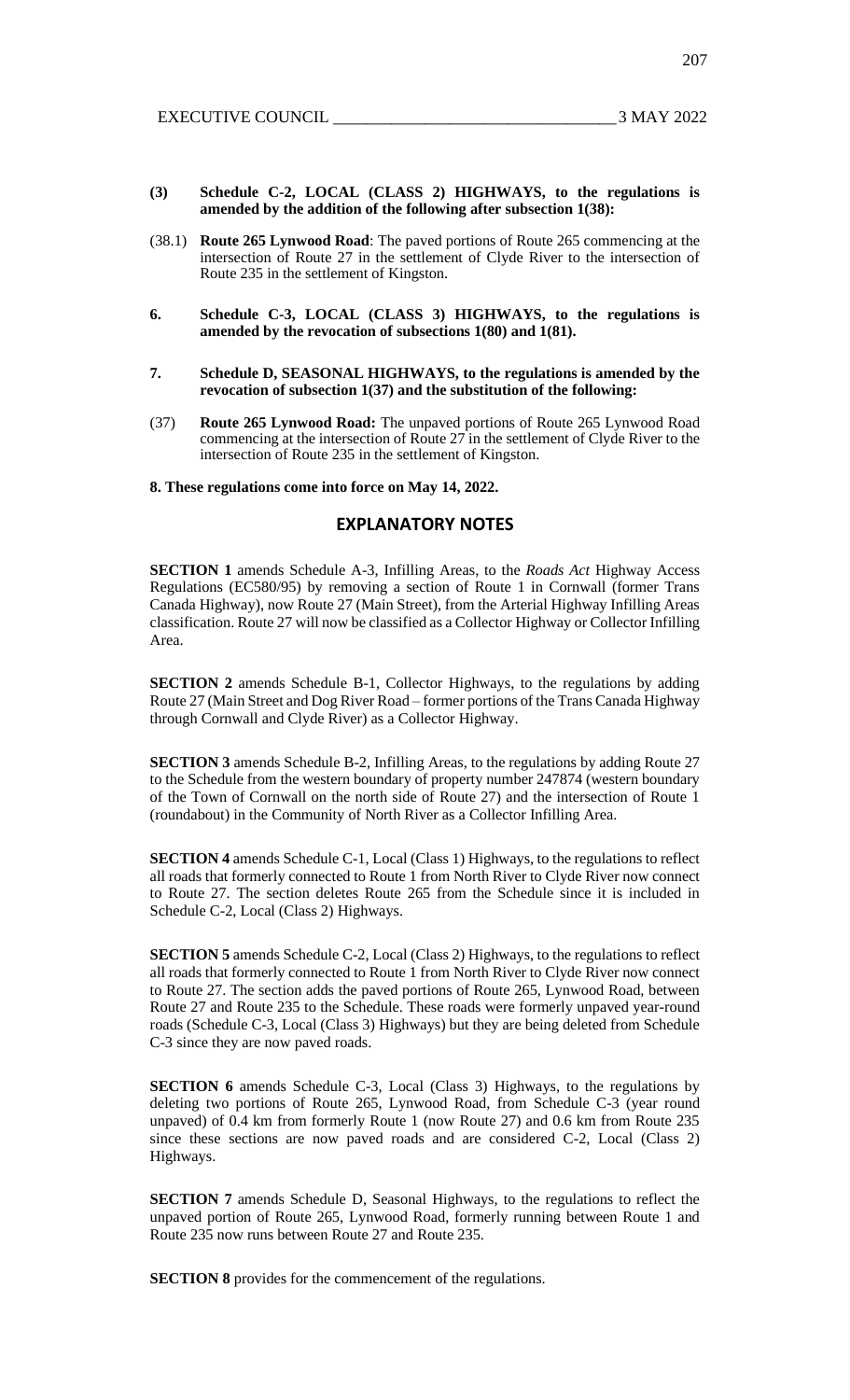## **ROADS ACT**

# **HIGHWAY ACCESS REGULATIONS AMENDMENT**

Pursuant to subsection 29(1) of the *Roads Act* R.S.P.E.I. 1988, Cap. R-15, Council made the following regulations:

- **1. Schedule C-2, LOCAL (CLASS 2) HIGHWAYS, to the** *Roads Act* **Highway Access Regulations (EC580/95) is amended by the addition of the following after subsection 1(3.1).**
- (3.2) **Route 25:** Route 25 commencing at the intersection of Route 6 (east) in the settlement of Stanhope to the National Park boundary in the settlement of Stanhope.
- **2. These regulations come into force on May 14, 2022.**

# **EXPLANATORY NOTES**

**SECTION 1** amends Schedule C-2, Local (Class 2) Highways, to the *Roads Act*  Highway Access Regulations (EC580/95) by adding to the Schedule Route 25 (Bayshore Road) beginning at the intersection of Route 6 (east) in Stanhope to the boundary of the National Park in Stanhope. This section of highway serves mainly as an access road to residential properties, Stanhope Golf Course, a wharf, several private subdivision (cottage) roads, as well as one of the access points to the National Park between Brackley Beach and Dalvay.

**SECTION 2** provides for the commencement of the regulations.

## **EC2022-379**

# **ROADS ACT**

# **HIGHWAY ACCESS REGULATIONS AMENDMENT**

Pursuant to subsection 29(1) of the *Roads Act* R.S.P.E.I. 1988, Cap. R-15, Council made the following regulations:

- **1. Schedule C-1, LOCAL (CLASS 1) HIGHWAYS, to the** *Roads Act* **Highway Access Regulations (EC580/95) is amended by the revocation of subsection 1(133) and the substitution of the following:**
- (133) **Route 243:** The paved portion of Route 243 commencing at the intersection of Route 6 in the settlement of South Rustico southward to the intersection of Route 224 in the settlement of Wheatley River.
- **2. Schedule C-2, LOCAL (CLASS 2) HIGHWAYS, to the regulations is amended by the addition of the following after subsection 1(29):**
- (29.1) **Route 243:** The paved portion of Route 243 commencing at the intersection of Route 6 in the settlement of South Rustico, looping around in a northward,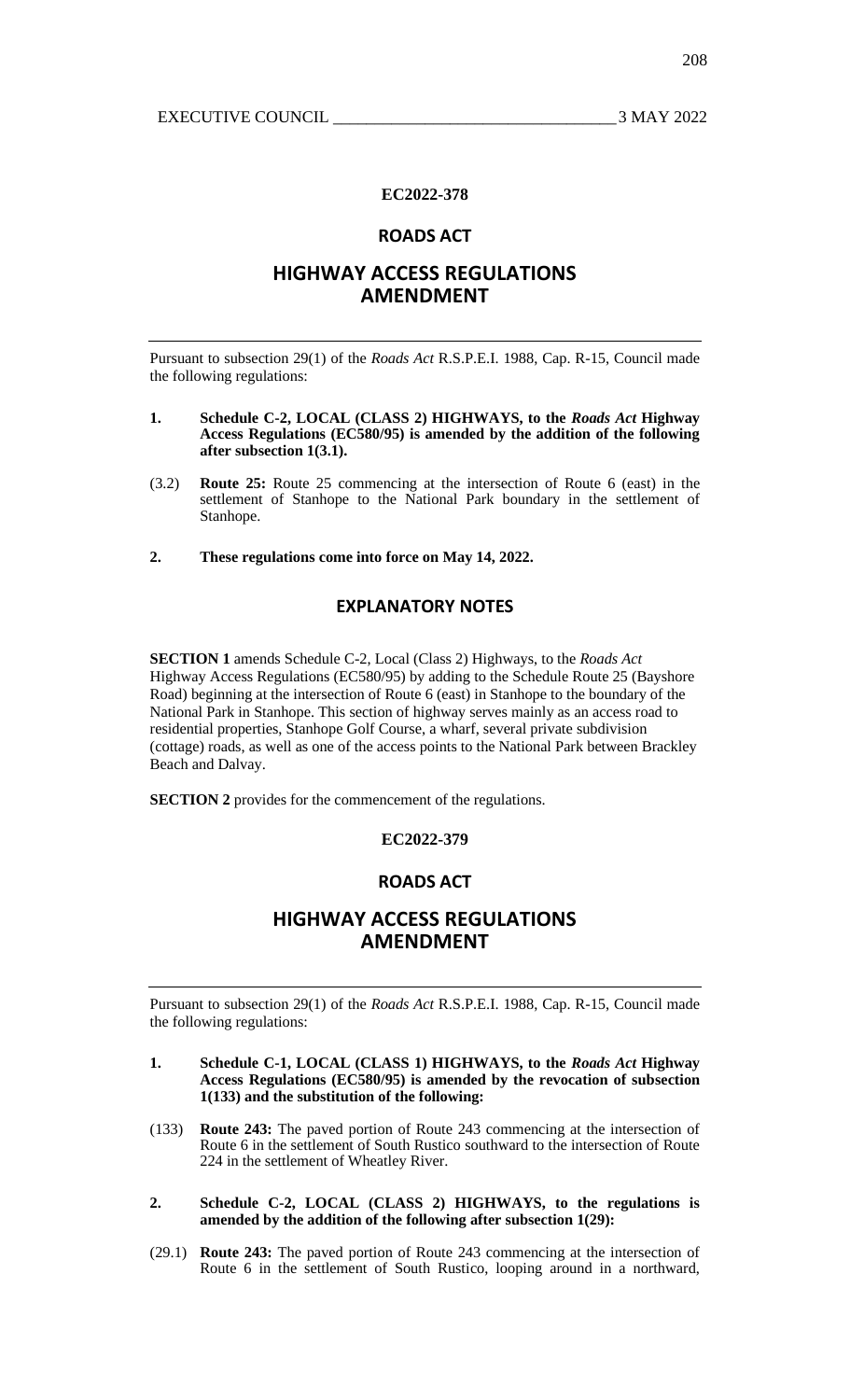eastward and southward direction to the intersection of Route 6 in the settlement of South Rustico.

## **3. These regulations come into force on May 14, 2022.**

## **EXPLANATORY NOTES**

**SECTION 1** amends Schedule C-1, Local (Class 1) Highways, to the *Roads Act* Highway Access Regulations (EC580/95) by removing the paved portion of Route 243 north of Route 6 in the settlement of South Rustico from Schedule C-1. The remainder of Route 243 from the intersection of Route 6 in South Rustico to the intersection of Route 224 in the settlement of Wheatley River remains a Local Class 1 highway.

**SECTION 2** amends Schedule C-2, Local (Class 2) Highways, to the regulations by adding the paved portion of Route 243 north of Route 6 in the settlement of South Rustico to the Schedule. This portion of highway was previously included in Schedule C-1 as a Local Class 1 highway. Reclassifying this portion of highway from C-1 to C-2 will result in a lower maximum posted speed from 80 km/h to 70 km/h as well as a reduction of acceptable safe stopping sight distances for accesses to this highway.

**SECTION 3** provides for the commencement of the regulations.

# **EC2022-380**

## **ROADS ACT**

# **HIGHWAY ACCESS REGULATIONS AMENDMENT**

Pursuant to subsection 29(1) of the *Roads Act* R.S.P.E.I. 1988, Cap. R-15, Council made the following regulations:

- **1. Schedule C-1, LOCAL (CLASS 1) HIGHWAYS, to the** *Roads Act* **Highway Access Regulations (EC580/95) is amended by the revocation of subsection 1(164) and the substitution of the following:**
- (164) **Route 316:** Route 316 commencing at the intersection of Route 315 in the settlement of Kilmuir to the intersection of Route 17 in the settlement of Albion.
- **2. Schedule C-2, LOCAL (CLASS 2) HIGHWAYS, to the regulations is amended by the addition of the following after subsection 1(42):**
- (42.1) **Route 316:** Route 316 commencing at the intersection of Route 325 in the settlement of Heatherdale to the intersection of Route 315 in the settlement of Kilmuir.
- **3. These regulations come into force on May 14, 2022.**

## **EXPLANATORY NOTES**

**SECTION 1** amends Schedule C-1, Local (Class 1) Highways, to the *Roads Act* Highway Access Regulations (EC580/95) by removing the paved portion of Route 316 commencing at the intersection of Route 325 in the settlement of Heatherdale to the intersection of Route 315 in the settlement of Kilmuir from Schedule C-1. The remainder of Route 316 from the intersection of Route 315 in Kilmuir to the intersection of Route 17 in Albion remains a Local Class 1 highway.